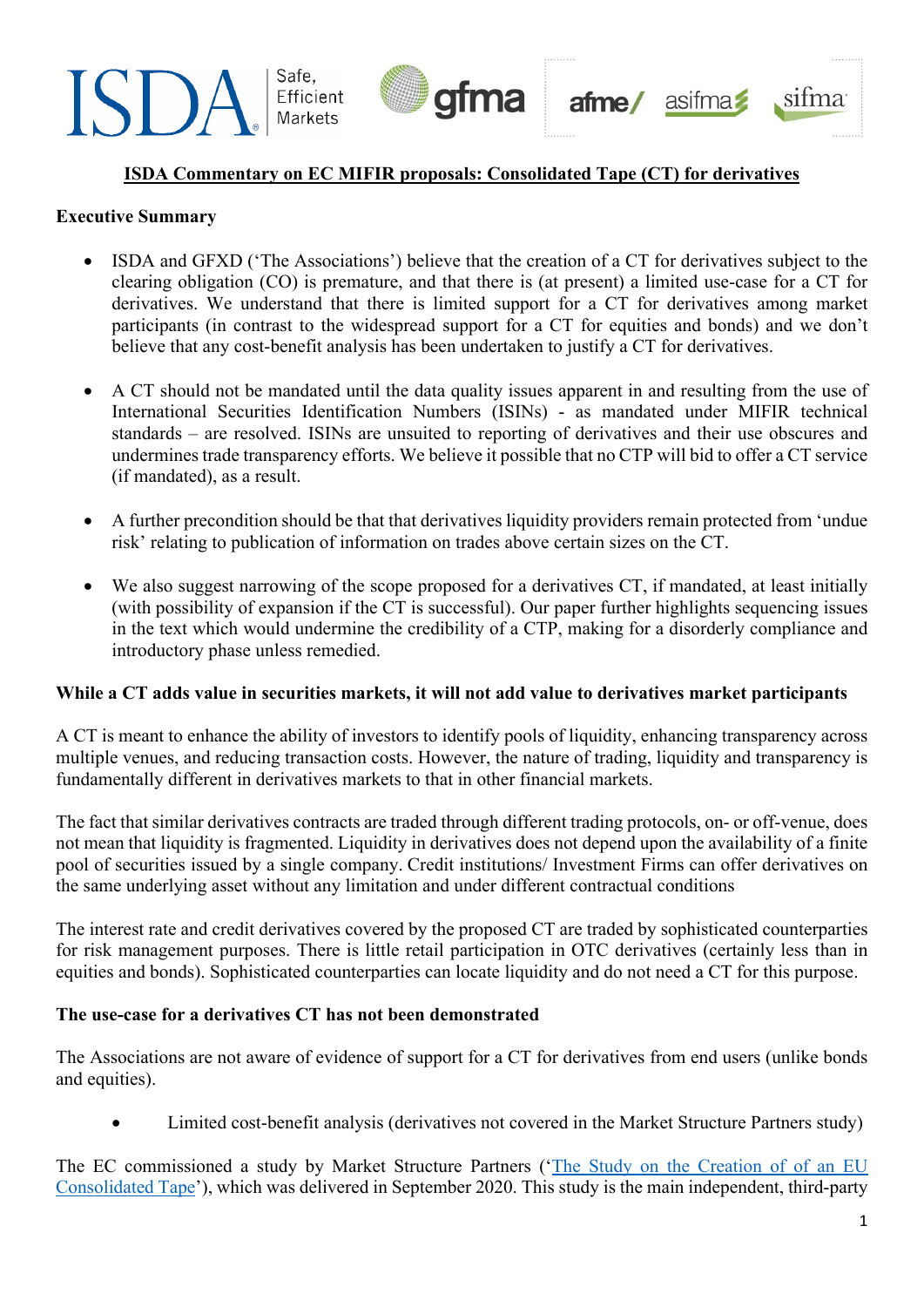

study underpinning the economic case for a CT in MIFIR. However this study did not examine the case for a CT for derivatives. It looked only at bonds and equities.

• Limited support across industry for a CT for derivatives

The EC's overall Impact Assessment Report on the proposed MIFIR revision cited the means it used to gather evidence on the proposal, including the Expert Group of the European Securities Committee, stakeholder meetings, consultations and ESMA reports (as well as the above-mentioned reports). The EC's February 2020 consultation asked stakeholders to comment on the appropriate product scope of a CT. The EC Impact Assessment summarises the result, presenting the asset classes in order of preference for commenting stakeholders<sup>[1](#page-1-0)</sup>. A majority of respondents supported a CT for shares (for pre-trade and post-trade reporting), government bonds, corporate bonds and ETFs (for post-trade reporting) *only*. Just 48 respondents out of 106 agreed to a post-trade CT for interest rate swaps (IRS), with 43 out of 103 supporting a post-trade CT for credit default swaps (CDS). This aligns with our perception of the limited interest in a CT for derivatives in our membership<sup>[2](#page-1-1)</sup>. It is reasonable to assume that those supporting a derivatives CT assume that the flaws inherent in derivatives instrument identification (ISINs) would require remedy before a CT becomes reality.

### **The use of International Securities Identification Numbers (ISINs) for transparency in derivatives markets is inappropriate and would undermine the effectiveness of a CT**

The Associations maintain that ISINs – which ESMA designated (in MIFID 2/MIFIR) as the identifier for derivatives reporting - are not appropriate for the purpose of transparency in derivatives markets. The use of ISINs undermines derivatives transparency and will obscure whatever value could be obtained from a CT.

Under the current trade identification system, for example, two very similar products may have different ISINs. e.g. two 5-year IRS, with one being traded one day later than the other.

On the other hand, economically different products, with different prices will share the same ISIN. It is not possible to differentiate by ISIN between a cleared 5 year interest swap and a similar 5 year interest rate swap that is risk managed bilaterally for example, even though the two contracts will be priced differently (with pricing linked to the counterparty credit considerations and fees associated with a CCP, in the first case, and the specific Credit Support Annex (CSA) considerations relating to the bilateral counterparty on the other). While APAs'[3](#page-1-2) reports now do enable identification of cleared transactions, they do not distinguish between similar contracts cleared at different clearing houses (which will also have different prices).

The current system also generates (unnecessarily) large amounts (over 70 million at the moment) of ISINs (relative to other asset classes), paid for by market participants.

<span id="page-1-0"></span><sup>&</sup>lt;sup>1</sup> See page 74 of print version, or page 75 of online pdf: [https://eur-lex.europa.eu/legal](https://eur-lex.europa.eu/legal-content/EN/TXT/PDF/?uri=CELEX:52021SC0346&from=EN)[content/EN/TXT/PDF/?uri=CELEX:52021SC0346&from=EN](https://eur-lex.europa.eu/legal-content/EN/TXT/PDF/?uri=CELEX:52021SC0346&from=EN)

<span id="page-1-1"></span><sup>&</sup>lt;sup>2</sup> Today, ISDA has over 960 member institutions from 78 countries. These members comprise a broad range of derivatives market participants, including corporations, investment managers, government and supranational entities, insurance companies, energy and commodities firms, and international and regional banks. In addition to market participants, members also include key components of the derivatives market infrastructure, such as exchanges, intermediaries, clearing houses and repositories, as well as law firms, accounting firms and other service providers.

<span id="page-1-2"></span><sup>&</sup>lt;sup>3</sup> Approved Publication Arrangements – used to comply with trade transparency requirements.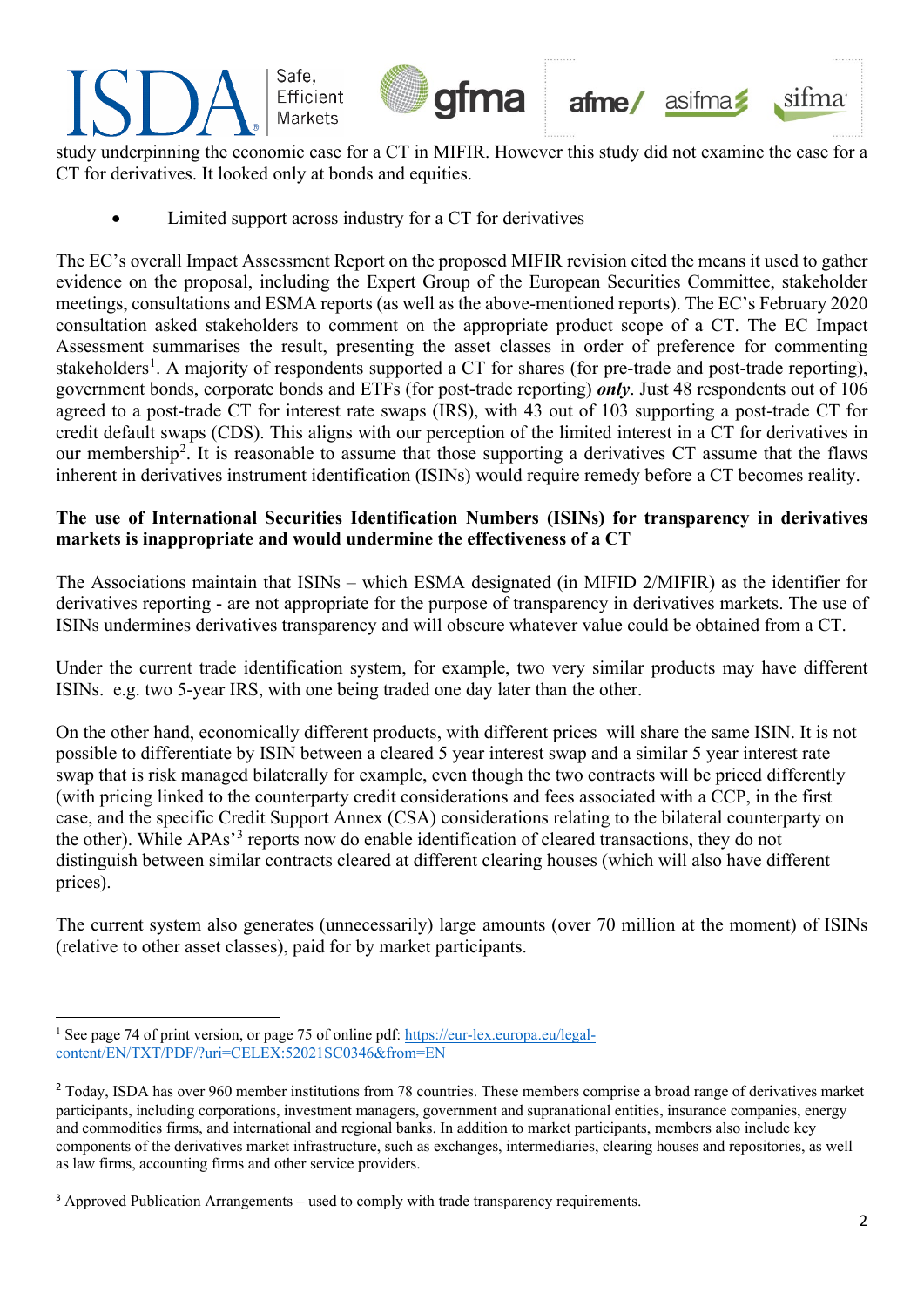

Because of the issues caused by ISINs, we are sceptical as to whether a CT for derivatives would add value for market participants. As such, we are also sceptical as to whether service providers will bid for this service.

We remain available to work with regulators to remedy derivatives instrument identification.

# **If a CT is mandated, liquidity providers must remain protected from 'undue risk'**

• Equities, Bonds and Derivatives – fundamental differences

As mentioned, the derivatives market differs significantly from the equity market (for example) in terms of its market structure, and in the nature and composition of liquidity available for market participants. These differences in the markets should be acknowledged in considering the appropriateness of a CT for derivatives.

Equities markets comprises a limited number of wholly fungible securities, in small trade sizes and high volumes of trades. Derivatives trade as a large number of non-fungible individual contracts with large trade sizes and low volumes of trades. These differences influence how liquidity is provided in each market. While equities are primarily executed on electronic order books by matching of price-driven orders by market participants, derivatives are executed by market makers providing balance sheet liquidity to counterparties, trading through request-for-quote (RFQ) systems or bilaterally.

Keeping extended transparency deferrals to protect from undue risk

In order for market makers to provide liquidity and enable hedging by market participants, they need, in turn, to be able to offset the risks they assume, avoiding 'undue risk', i.e. the risk that their exposure is known by other market participants who would take advantage of it with predatory behaviour (protection from 'undue risk' is recognised as the basis for waivers from pre-trade transparency and deferrals from post-trade transparency in the current MIFIR – please see the other briefing ISDA has circulated this week on the EC's trade transparency proposals, especially regarding the 'Size Specific to an Instrument (SSTI)' threshold).

Provisions to protect market makers from undue risk must be factored into post trade transparency feeding into the CT if they are to be able to continue to optimise pricing for end users. This includes, for example, volume caps, i.e. above a certain size, only a threshold size should be reported (rather than actual trade size). Furthermore, while we agree that end-users will only use the derivatives CT if data is accurate, meaningful and published shortly after transactions are made ('as close to real time as possible'), a limited time deferral is necessary for public reporting of some transactions.

Some of the provisions in the proposal on CTs already raise concern in this context. The proposed definition of 'core market data' (see Article 2.1  $(36b)(a)(v)$  of the consolidated text under the EC proposal) includes the Market Identifier Code (MIC) identifying the execution venue. As such, APAs or SIs reporting trades executed by SIs to CTs will have to disclose the SIs' MIC. It also appears that the CT will consolidate and publish all the data provided, including the MIC identifying the SI that executed a trade (see new Article 27h(1)(d)). This exposes SIs to unnecessary risk. CTPs should publish data on trades executed by SIs in a manner that does *not* identify the SI (e.g. the current provisions of Article 27h(1)(g) require CTPs to publish "the code for the trading venue the transaction was executed on, or where the transaction was executed via a systematic internaliser the code 'SI' or otherwise the code 'OTC'").

#### **If a CT for derivatives is mandated, the scope should be narrowed, at least in an initial phase**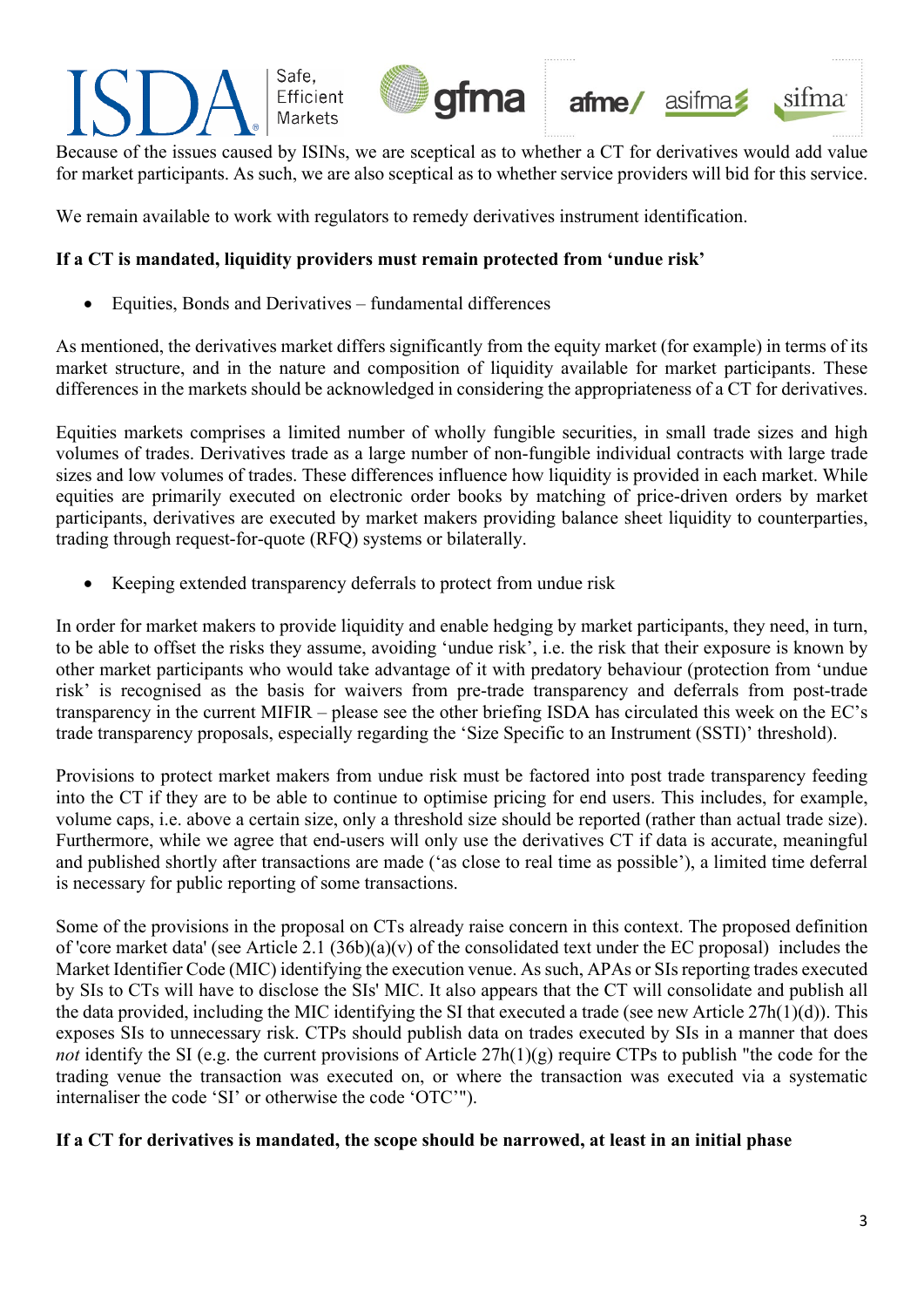

Safe,







The Associations believe that – if a derivatives CT is ultimately mandated – the product scope should be altered to apply to IRS subject to the CO that are executed on a venue under the Derivatives Trading Obligation (with the possibility for the EC to expand the scope at a later stage to all derivatives cleared at a CCP under the CO).

In the case of both the initial and subsequent phases outlined above, it should be clear that trades between or involving counterparties that are not required to comply with the CO (e.g. intragroup trades<sup>[4](#page-3-0)</sup> or trades involving Pension Scheme Arrangements (PSAs)) or NFCs-) should not be published to the CT.

This prudent approach would also provide an opportunity for the EC and ESMA to evaluate the success of the CT subject to a more limited product scope before (if successful) trying to broaden it.

# **If a CT is mandated, amendments are required to address sequencing issues which may undermine it**

**Timing of selection process.** Under the proposal, ESMA is required to start the selection process within three months of entry into force and select and authorise Consolidated Tape Providers (**CTPs**) within three months of initiation of the selection procedure. However:

- o it is unlikely that the EC's harmonized data standards would be ready in time for applicants to consider them when submitting a bid.
- o Applicants may want to know:
	- how clock synchronisation will work before they submit their bid (CTs, venues, investment firms and APAs must synchronise clocks under the new rules). However ESMA is only required to deliver draft RTS specifying these requirements within six months after entry into force. The final RTS may only be available several months later (after any EC amendments and Parliament and Council scrutiny).
	- how burdensome the reporting requirements will be for CTs, but ESMA is only required to deliver RTS specifying these requirements within nine months after entry into force. There could be a delay of several months before final RTS are available.
	- the content, format and terminology of the 'reasonable commercial basis' information that CTs will have to make available to the public (see also the comment below about whether these obligations apply to CTs). However, ESMA is only required to deliver RTS specifying these requirements within nine months after entry into force. There could be a delay of several months before final RTS are available.

There is a risk that no applicant will bid without this information. It is unclear whether ESMA can start another process if the first process fails to produce a CTP for all/any class of instruments.

• *Application of publication requirements to CTPs*. Proposed new Article 13(3) MiFIR suggests that CTPs will be subject to the same requirements as APAs and SIs as to " the content, format and terminology of the reasonable commercial basis information that [they] have to make available to the public". However, the amendments to Article 27h MiFIR mean that CTPs will not be subject to any obligation to make data available to the public on a reasonable commercial basis, although new Article 27h(1)(d) indicates that they will be subject to the harmonised data standards set by the Commission's delegated acts under new Article 22b. The text should make clear the relationship between the data standards under Article 22b and the RTS under Article 13(3) and how these apply to CTPs.

<span id="page-3-0"></span><sup>4</sup> See [See COMMISSION DELEGATED REGULATION \(EU\) 2021/237 of 21 December 2020 amending regulatory technical](https://eur-lex.europa.eu/legal-content/EN/TXT/PDF/?uri=CELEX:32021R0237&from=EN)  [standards laid down in Delegated Regulations \(EU\) 2015/2205, \(EU\) 2016/592 and \(EU\) 2016/1178 as regards the date at which](https://eur-lex.europa.eu/legal-content/EN/TXT/PDF/?uri=CELEX:32021R0237&from=EN)  [the clearing obligation takes effect for certain types of contracts](https://eur-lex.europa.eu/legal-content/EN/TXT/PDF/?uri=CELEX:32021R0237&from=EN)